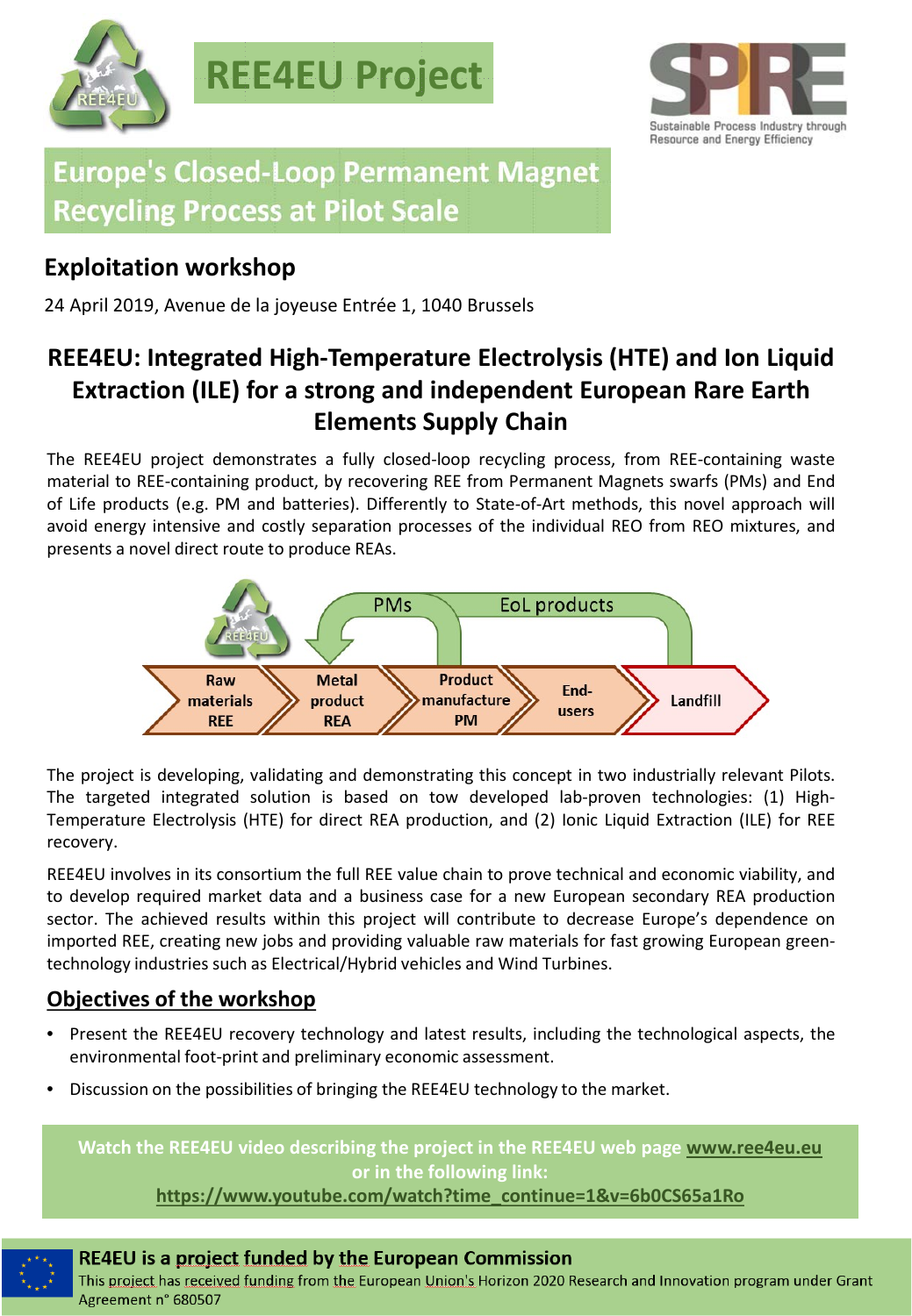

Sustainable Process Industry through Resource and Energy Efficiency

**Europe's Closed-Loop Permanent Magnet Recycling Process at Pilot Scale** 

**REE4EU Project** 

## **REE4EU Exploitation Workshop Agenda**

| <b>Time</b> | Agenda                                                                                                                                                                                                                                                                                                                                                                                               | <b>Presenter</b>                                                             |
|-------------|------------------------------------------------------------------------------------------------------------------------------------------------------------------------------------------------------------------------------------------------------------------------------------------------------------------------------------------------------------------------------------------------------|------------------------------------------------------------------------------|
| 10:00-10:30 | <b>Registration and Networking</b>                                                                                                                                                                                                                                                                                                                                                                   | <b>PNO Innovation</b>                                                        |
| 10:30-10:45 | Welcome and introduction                                                                                                                                                                                                                                                                                                                                                                             | Ana Maria Martinez (SINTEF)<br>& Nader Akil (PNO)                            |
| 10:45-11:00 | EC vision on supporting critical raw<br>materials related activities in the EU                                                                                                                                                                                                                                                                                                                       | Bjorn Debecker (EASME) &<br>Mihai Barcanescu (A.SPIRE)                       |
| 11:00-11:45 | REE need/barriers/opportunities<br>from the perspective of the RE-<br>permanent magnet European<br>Industry                                                                                                                                                                                                                                                                                          | Rolf Blank (Vacuumschmelze)<br>& Kagya Nyanin (Less<br><b>Common Metals)</b> |
| 11:45-12:30 | Current status of rare earth<br>production in China and recycling in<br>Japan                                                                                                                                                                                                                                                                                                                        | Invited speaker<br>Professor Toru Okabe,<br>University of Tokyo (Japan)      |
| 12:30-13:30 | Lunch break                                                                                                                                                                                                                                                                                                                                                                                          |                                                                              |
| 13:30-13:50 | The REE4EU technology                                                                                                                                                                                                                                                                                                                                                                                | Ana Maria Martinez (SINTEF)                                                  |
| 14:00-14:10 | <b>Secondary REE Market</b>                                                                                                                                                                                                                                                                                                                                                                          | Nader Akil (PNO)                                                             |
| 14:10-15:00 | REE4EU technology: Economic and<br><b>Environmental Assessment</b>                                                                                                                                                                                                                                                                                                                                   | Marine Gaillard &<br>Colin Jury (Inovertis)                                  |
| 15:00-16:00 | Panel discussion - Establishing the REE4EU value chain in Europe -<br><b>Threats and Opportunities</b><br>Moderator: Nader Akil (PNO)<br>Panellists:<br>Mr. David O'Brock (REEtec - Norway)<br>Dr. Gro Eide (Elkem ASA Technology - Norway)<br>Mr. Scott Dunn (Urban Mining Company - EE.UU)<br>Mr. Daniel Cios (EU Commission, DG GROW - Belgium)<br>Prof. Toru Okabe (University of Tokyo - Japan) |                                                                              |



#### RE4EU is a project funded by the European Commission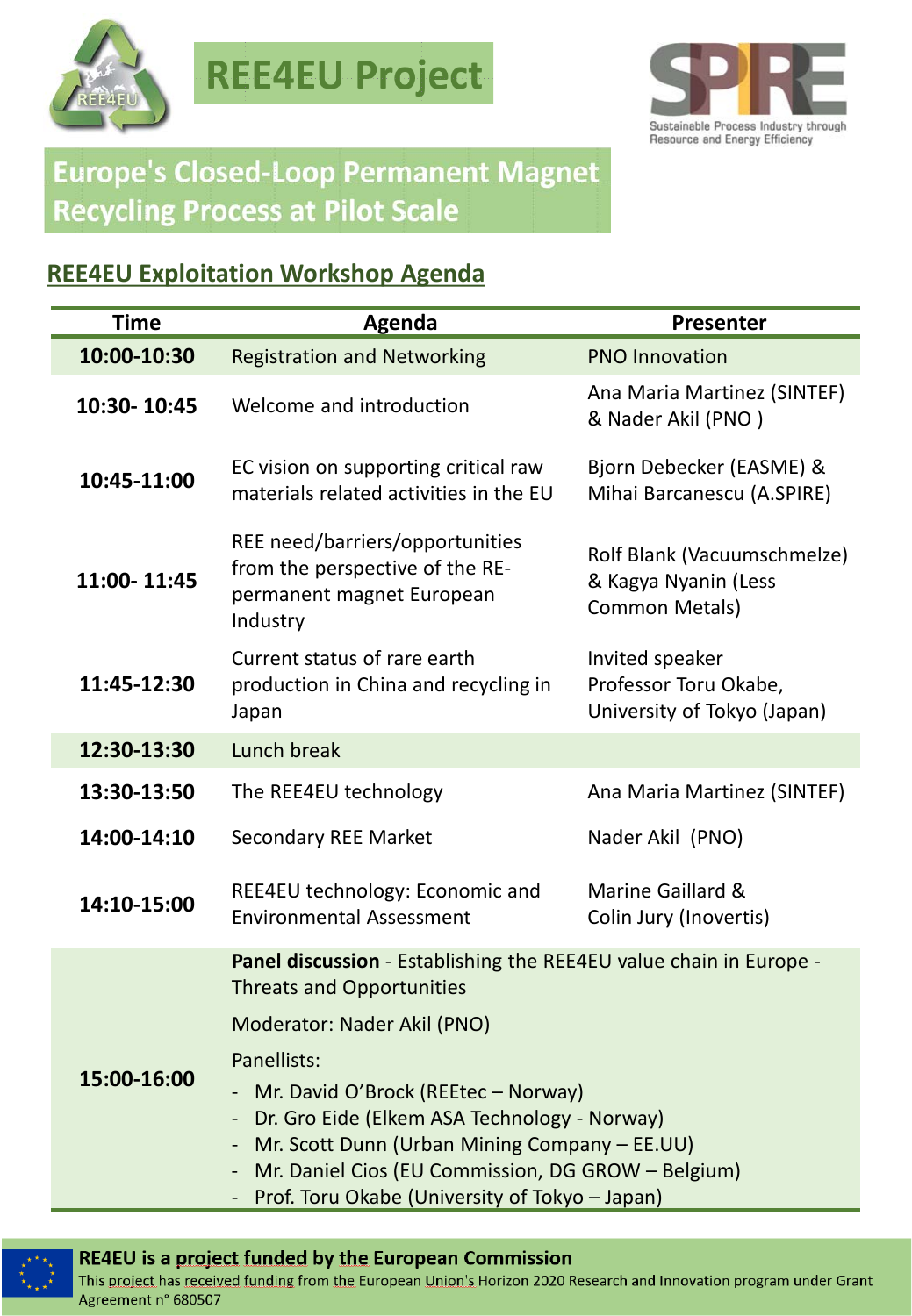



### **List of speakers**



**Dr. Ana Maria Martinez Senior Scientist SINTEF (Norway)**

Research Scientist at SINTEF, which is the largest contract-based, private, non-profit research foundation in Scandinavia.

Her main research interest and expertise (more than 25 years) is electrochemical processes in high temperature molten salts and ionic liquids, including electrowinning, electrorefining and electrodeposition. In the last years her research has focused on the recovery of critical raw materials from secondary resources, and she is currently involved in several EU-funded projects in that subject.

She is the author of almost 50 publications in scientific journals, inventor of two patent applications, and co-supervisor of several PhD candidates at the Norwegian University of Science and Technology. Moreover, she has a wide experience in applied research, working with industries all over the world dealing with metal production from primary (mining) and secondary (wastes) resources.

Martinez is the founder behind the REE4EU technology and the scientific and administrative coordinator of the project.



**Dr. Nader Akil Operations Manager PNO Innovation - Brussels (Belgium)**

Highly experienced Senior Innovation and EU Grants consultant at PNO Innovation (Brussels) with a demonstrated history in the conceptualisation and building of strategic collaborative projects in several fields, as well as innovation ecosystems and large networks in raw materials, chemical and environmental technologies. Nader has 20 years of experience in research and innovation, competitive intelligence and project management. Worked at large industry, research centres and universities in the Netherlands, USA, France, and Belgium. He has a PhD in opto-electronics, more than 50 scientific publications, 13 patents, and has raised several dozen million euros for his clients to develop technologies in the past years. He is currently involved in several EU projects as an exploitation manager, or as a partner delivering innovation services such as market and business analysis, exploitation workshops etc. Nader is currently the Operations Manager of the PNO Innovation office in Brussels.



#### **RE4EU** is a project funded by the European Commission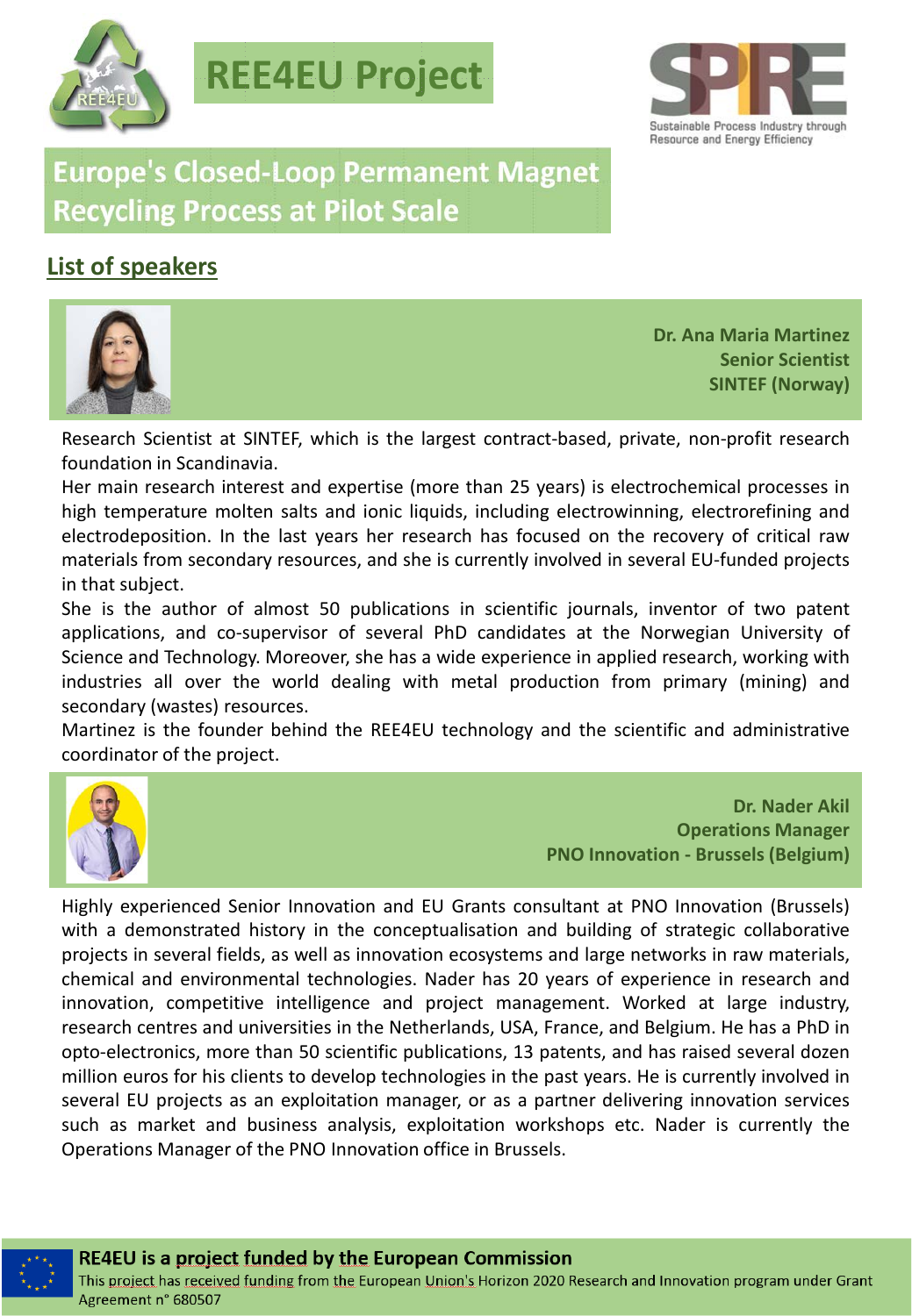

**REE4EU Project** 



**Europe's Closed-Loop Permanent Magnet Recycling Process at Pilot Scale** 



**Mr. Mihai Barcanescu Programme Manager A.SPIRE (Belgium)**

Mihai Barcanescu is the Programme Manager in A.SPIRE, working on both project and policyrelated aspects. His main work experience is in R&I projects and policies at the EU level (FP7 and H2020), gained in Brussels-based organizations. He has worked extensively on transport, energy efficiency and renewable energies, and various industry topics. With professional fluency in English and a good command of the French and Italian languages, he is able to easily liaise with different stakeholders and support the communications activities. He has a BA in Political Science (Bucharest University) and a MA in European Studies (Free University of Brussels).



**Dr. Bjorn Debecker Senior Project Adviser European Commission EASME (Belgium)**

Bjorn Debecker obtained his MSc and PhD in Mining Engineering at the Catholic University of Leuven (B). After being active the field of GIS and microelectronics he joined the European Commission in 2013, where he was first working for the EU Research Fund for Coal and Steel. Since 2018 he is a Senior Project Advisor on H2020 funding in Raw Materials in the Executive Agency for Small and Medium Enterprises (EASME), where he is dealing with projects on mining and processing.



**Dr. Rolf Blank Senior Physicist Vacuumschmelze GmbH & Co (Germany)**

Dr. Rolf Blank has worked as senior physicist since more than 30 years for Vacuumschmelze GmbH & Co KG in Hanau, Germany. Actually he is the head of the R&D for Rare Earth Permanent Magnets.



**RE4EU is a project funded by the European Commission** This project has received funding from the European Union's Horizon 2020 Research and Innovation program under Grant Agreement n° 680507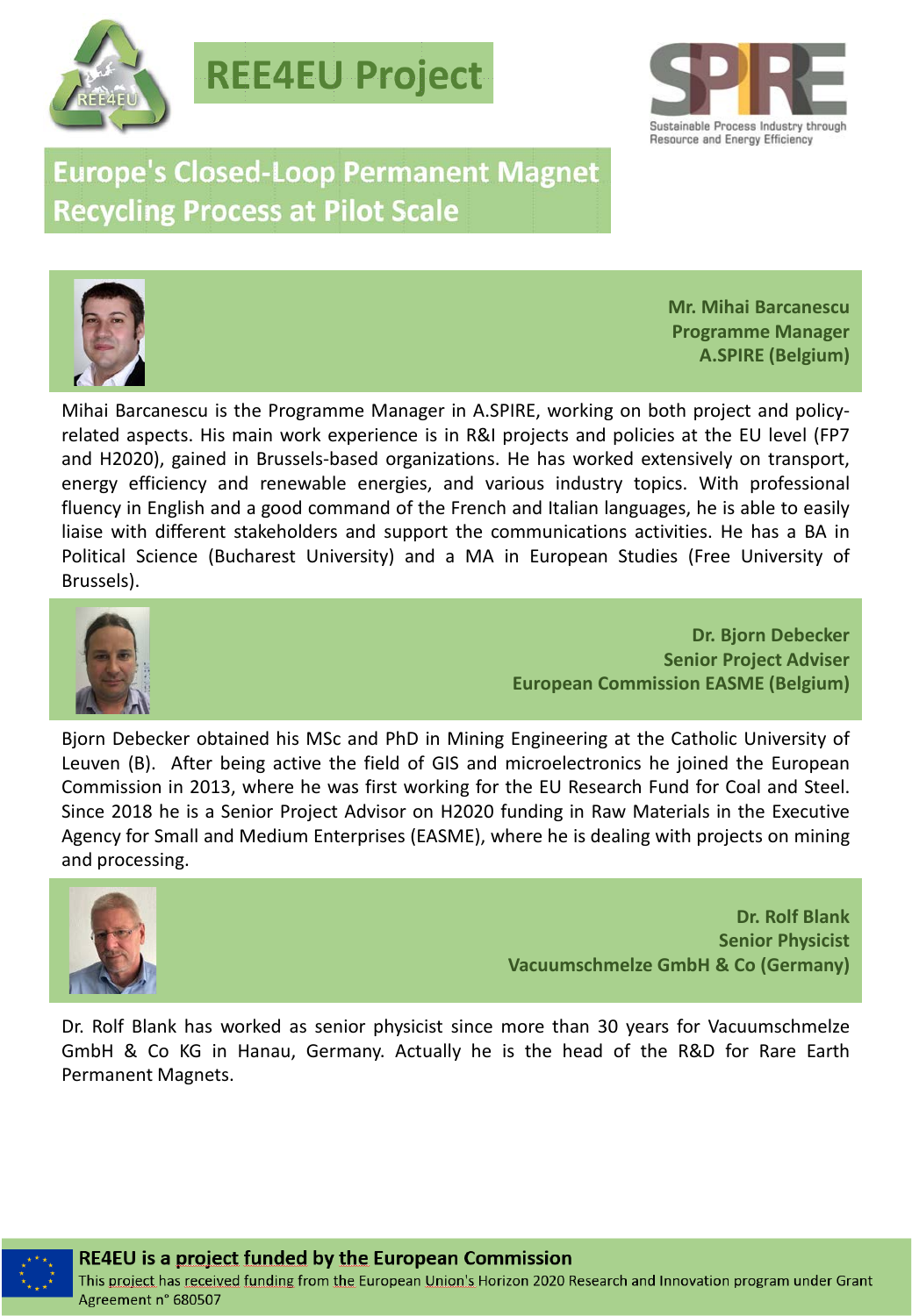





**Mr. Kagya Nyanin Technical Manager Less Common Metals (United Kingdom)**

Technical Manager at LCM, responsible for management of the European project portfolio as well as process improvement and new product development. Prior to joining LCM, Kagya worked in technical and quality management roles at Tata Steel UK for 9 years. Kagya holds BSc (Hons) in Metallurgical Engineering and MRes in Materials in Engineering.



**Professor Toru Okabe Institute of Industrial Sciences University of Tokyo (Japan)**

Professor at the Institute of Industrial Science, the University of Tokyo, and Vice President of the same institution. Dr. Okabe is specialised in materials science, environmental science, resource circulation engineering and rare metal process engineering. For more than 30 years, he has consistently pursued research on refining/recycling "rare metals" or "specialty metals" or "lesscommon metals". He has also been developing a new processing technology for future-materials such as titanium, with the ultimate goal of realising processing technology that changes rare metal to common metals. Recently, in addition to the research on the innovative production technology, he has been working on new recycling and environmental technology of rare metals, such as niobium, tantalum, scandium, tungsten, rhenium, and precious metals.

Professor Okabe possesses a long list of awards, not only "best paper" awards in specialised scientific conferences, but also several technological development prizes and academic prizes.

He has been a technological advisor for the Japanese Institute of Industry in the strategies towards the security of supply of critical rare elements important for the development of hightech industries in Japan.

**RE4EU** is a project funded by the European Commission

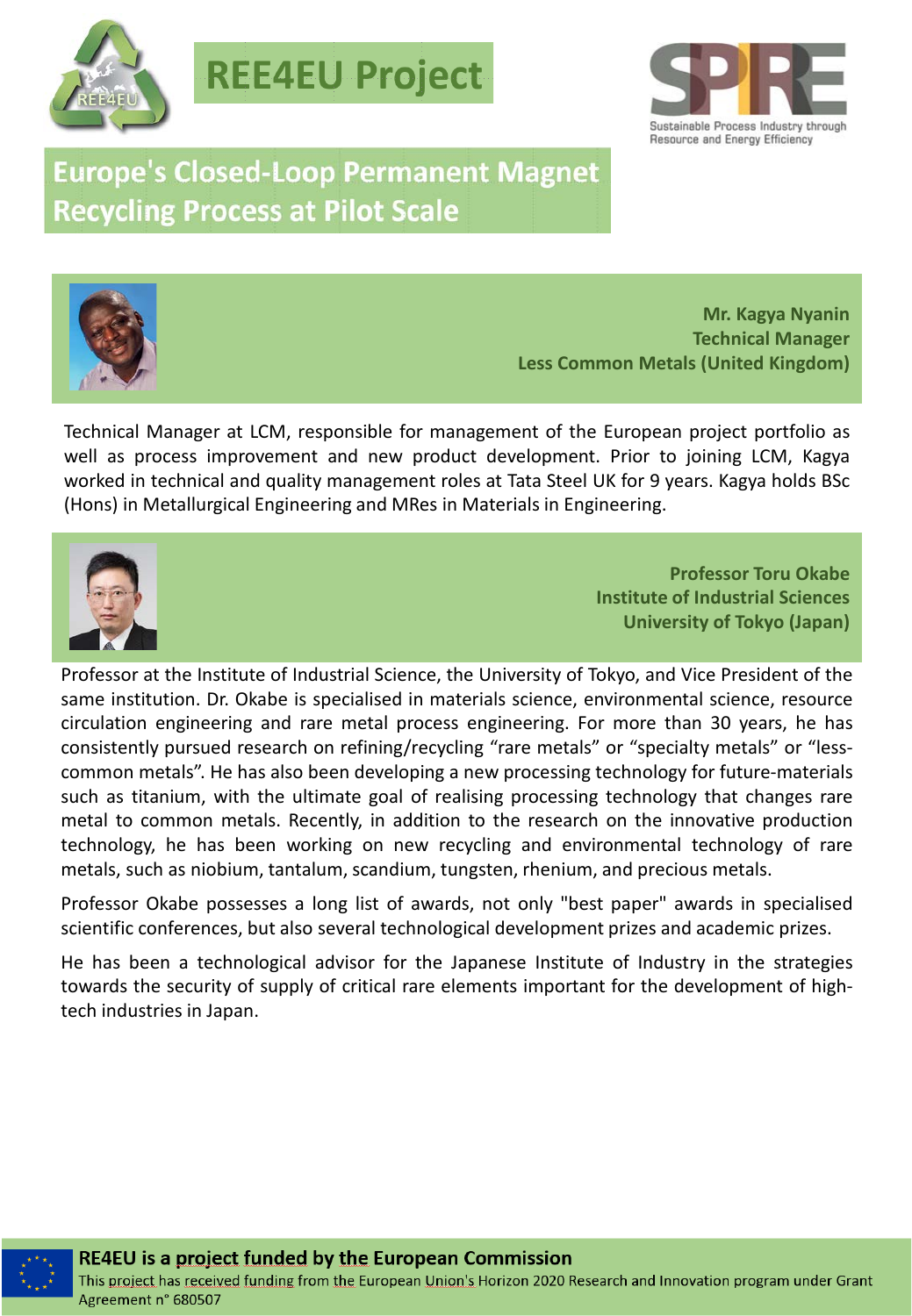

**REE4EU Project** 



**Europe's Closed-Loop Permanent Magnet Recycling Process at Pilot Scale** 



**Dr. Marine Gaillard Project Manager INOVERTIS (France)**

Holder of a PhD degree in Chemistry and Catalysis and of an Engineering degree in Chemistry and Sustainable Processes for the Industry, Marine developed an expertise in waste valorization (biomass transformation, bio-sourced chemistry, bio-based energies). At INOVERTIS she works on techno-economic and engineering studies in the frame of R&D collaborative projects or industrial consulting, especially for the development of innovative technologies of waste recycling: delignification, gasification, pyrolysis or hydrothermal liquefaction.



**Mr. Colin Jury LCA and Ecodesign Expert INOVERTIS (France)**

Colin Jury is in charge of the environmental evaluation and eco-design activities at the INOVERTIS group. He applied and shared his competencies as an R&D Engineer, performing LCA studies in the frame of research projects as well as industrial consulting. In particular, he has been in charge of economic and environmental studies of biomass/waste-to-energy technologies, recycling processes and also worked on the eco-design of innovative agrofuels, agromaterials or electric and electronic equipments.



**RE4EU is a project funded by the European Commission** This project has received funding from the European Union's Horizon 2020 Research and Innovation program under Grant Agreement n° 680507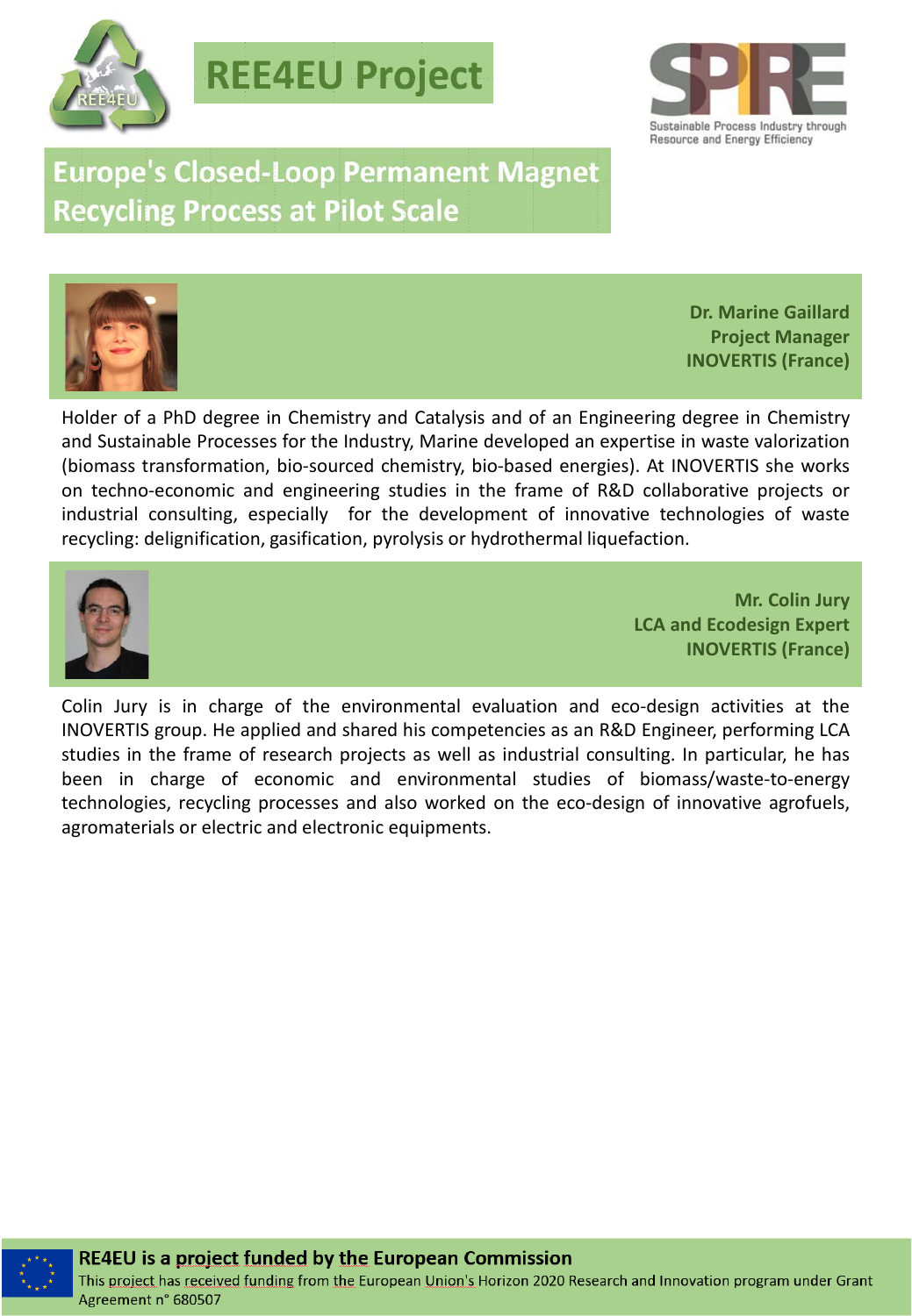



## **List of panellists**



**Dr. Gro Eide Director R&D Elkem ASA Technology (Norway)**

Gro Eide is the Director of R&D Technical Centre at Elkem Technology, Kristiansand, Norway. Gro Eide holds an PhD in Material Physics on thin casting of Aluminium from University of Oslo in 1997, a Siv.Ing degree in Physics from University of Trondheim 1992 and a degree in Master of Management from Norwegian Business School 2009. She started her work in Elkem in 1997 as a researcher followed by different R&D-related management positions in Elkem. Her research expertise is focused on product and process development of Silicon based materials, and recycling of materials in the metallurgical industry.



**Mr. Scott Dunn President and CEO Urban Mining Company (EE.UU)**

Mr. Dunn is a business specialist, with interests in the commercialization and management of growth companies with a focus on resource efficiency and circular economies. He is a cofounder and currently serving as President & CEO of Urban Mining Company, where his main responsibilities include business development, financial planning and managing financial risks including the development of all real and personal property assets of the company, and corporate direction and strategy. Scott has an educational background in environmental science, with specializations in geopolitics and natural resources, economy, and finance (BSc. University of Southern California).

**RE4EU is a project funded by the European Commission**